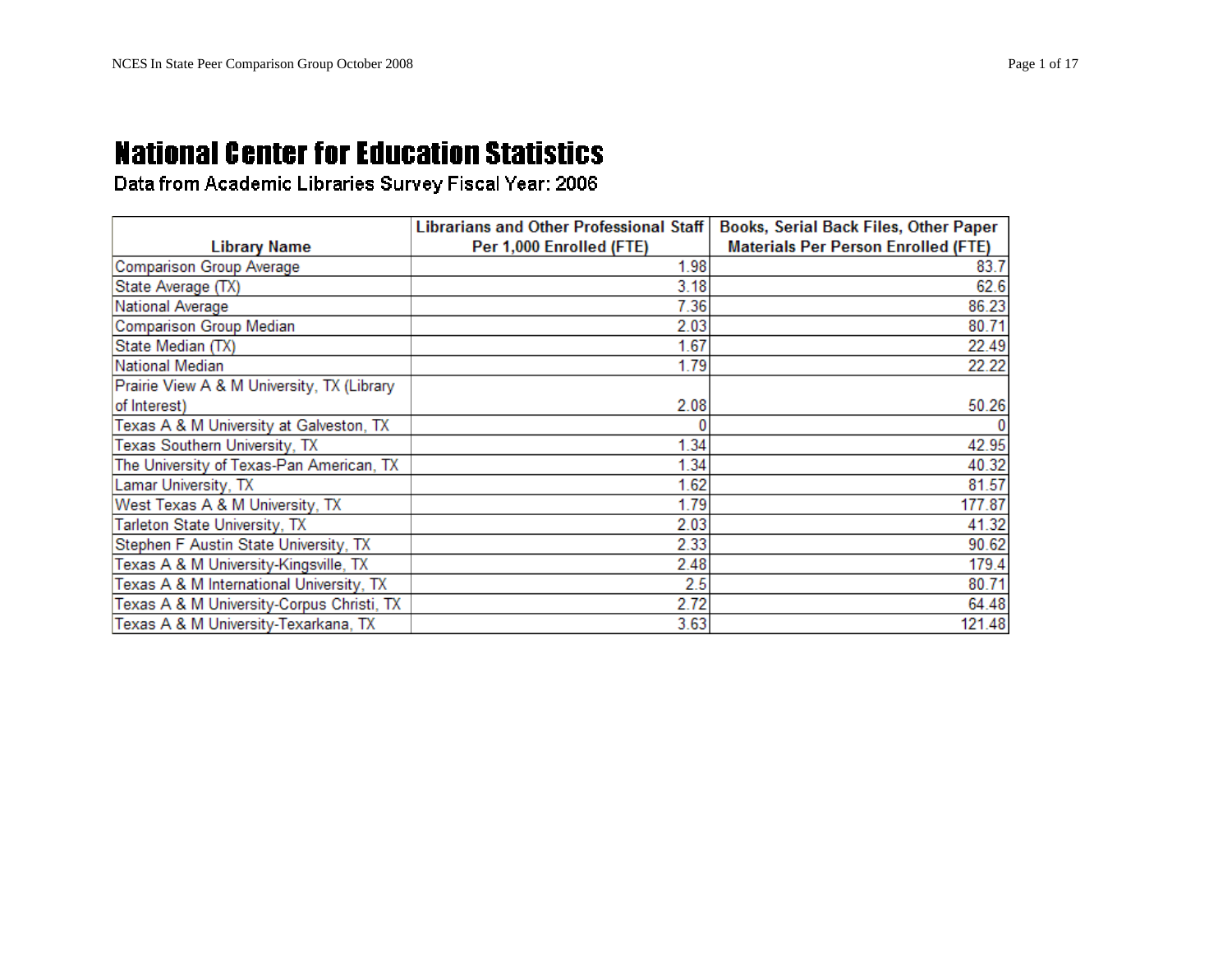|                                            | <b>Circulation Transactions (Including</b> |                                          |
|--------------------------------------------|--------------------------------------------|------------------------------------------|
| <b>Library Name</b>                        | Reserves) Per Person Enrolled (FTE)        | <b>Total Interlibrary Loans Provided</b> |
| Comparison Group Average                   |                                            | 3,133                                    |
| State Average (TX)                         |                                            | 3,227                                    |
| National Average                           | 14                                         | 2,629                                    |
| Comparison Group Median                    |                                            | 3,429                                    |
| State Median (TX)                          |                                            | 29                                       |
| National Median                            |                                            | 147                                      |
| Prairie View A & M University, TX (Library |                                            |                                          |
| of Interest)                               |                                            | 2,013                                    |
| Texas A & M University at Galveston, TX    |                                            |                                          |
| Texas Southern University, TX              |                                            |                                          |
| The University of Texas-Pan American, TX   |                                            | 5,145                                    |
| Lamar University, TX                       |                                            | 7,032                                    |
| West Texas A & M University, TX            |                                            | 2,765                                    |
| Tarleton State University, TX              |                                            | 1,865                                    |
| Stephen F Austin State University, TX      |                                            | 5,016                                    |
| Texas A & M University-Kingsville, TX      |                                            | 3,444                                    |
| Texas A & M International University, TX   |                                            | 3,429                                    |
| Texas A & M University-Corpus Christi, TX  |                                            | 5,239                                    |
| Texas A & M University-Texarkana, TX       | 33                                         | 532                                      |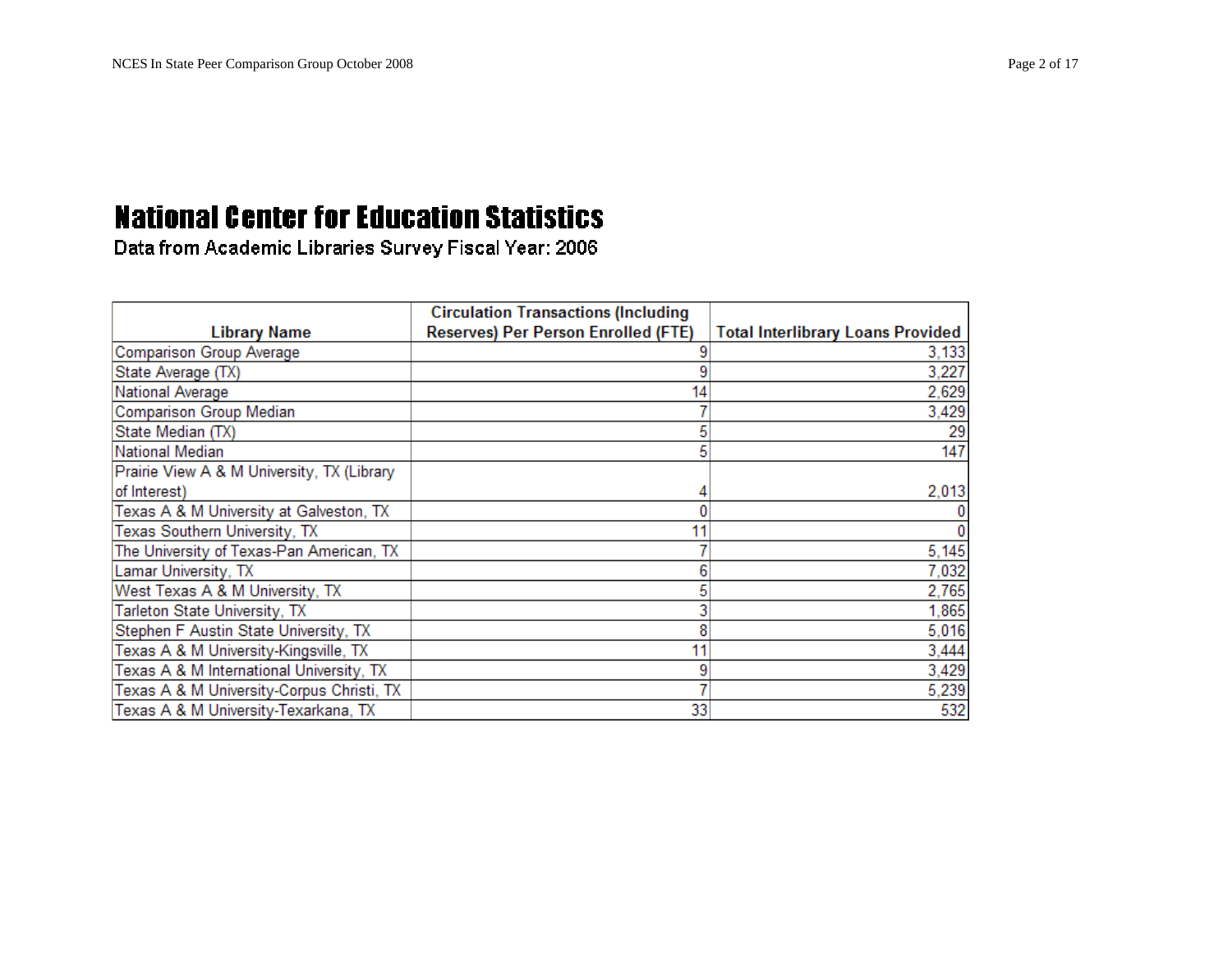| <b>Library Name</b>                        |    | Librarians Other Professional Staff   Librarians and Other Professional Staff |
|--------------------------------------------|----|-------------------------------------------------------------------------------|
| Comparison Group Average                   |    |                                                                               |
| State Average (TX)                         |    |                                                                               |
| National Average                           |    |                                                                               |
| Comparison Group Median                    |    |                                                                               |
| State Median (TX)                          |    |                                                                               |
| National Median                            |    |                                                                               |
| Prairie View A & M University, TX (Library |    |                                                                               |
| of Interest)                               | 12 | 15                                                                            |
| Texas A & M University at Galveston, TX    |    |                                                                               |
| Texas Southern University, TX              |    |                                                                               |
| The University of Texas-Pan American, TX   | 19 | 20                                                                            |
| Lamar University, TX                       | 12 | 14                                                                            |
| West Texas A & M University, TX            | 11 |                                                                               |
| Tarleton State University, TX              | 14 | 16                                                                            |
| Stephen F Austin State University, TX      | 17 | 25                                                                            |
| Texas A & M University-Kingsville, TX      | 12 | 14                                                                            |
| Texas A & M International University, TX   | 8  |                                                                               |
| Texas A & M University-Corpus Christi, TX  | 13 | 20                                                                            |
| Texas A & M University-Texarkana, TX       |    |                                                                               |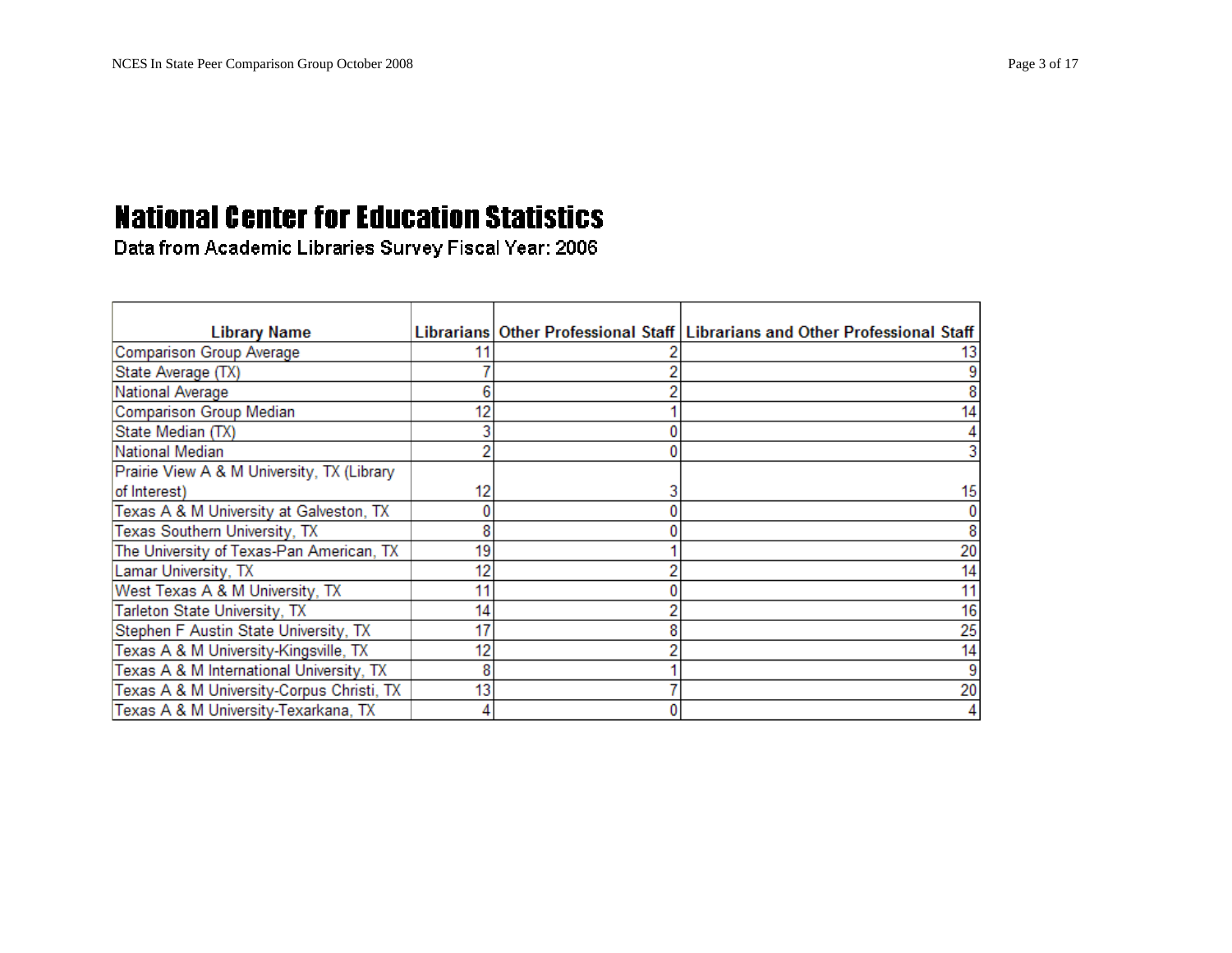| <b>Library Name</b>                        |    |    |    | All Other Paid Staff   Student Assistants   Total Staff   Total Staff Per 1,000 Enrolled (FTE) |
|--------------------------------------------|----|----|----|------------------------------------------------------------------------------------------------|
| Comparison Group Average                   | 20 | 16 | 49 | 7.8                                                                                            |
| State Average (TX)                         | 12 |    | 28 | 8.12                                                                                           |
| National Average                           |    | 6  | 23 | 14.88                                                                                          |
| Comparison Group Median                    | 19 | 15 | 50 | 7.15                                                                                           |
| State Median (TX)                          |    |    | 10 |                                                                                                |
| National Median                            |    |    | 8  | 4.97                                                                                           |
| Prairie View A & M University, TX (Library |    |    |    |                                                                                                |
| of Interest)                               | 13 | 11 | 40 | 5.49                                                                                           |
| Texas A & M University at Galveston, TX    |    |    |    |                                                                                                |
| Texas Southern University, TX              | 21 | 26 | 55 | 9.2                                                                                            |
| The University of Texas-Pan American, TX   | 39 | 29 | 88 | 5.91                                                                                           |
| Lamar University, TX                       | 33 | 15 | 62 | 7.15                                                                                           |
| West Texas A & M University, TX            | 16 | 9  | 37 | 5.95                                                                                           |
| Tarleton State University, TX              | 13 | 16 | 46 | 5.76                                                                                           |
| Stephen F Austin State University, TX      | 19 | 28 | 72 | 6.72                                                                                           |
| Texas A & M University-Kingsville, TX      | 13 | 21 | 50 | 8.86                                                                                           |
| Texas A & M International University, TX   | 20 | 11 | 41 | 11.36                                                                                          |
| Texas A & M University-Corpus Christi, TX  | 31 | 15 | 67 | 9.1                                                                                            |
| Texas A & M University-Texarkana, TX       | 11 |    | 17 | 15.81                                                                                          |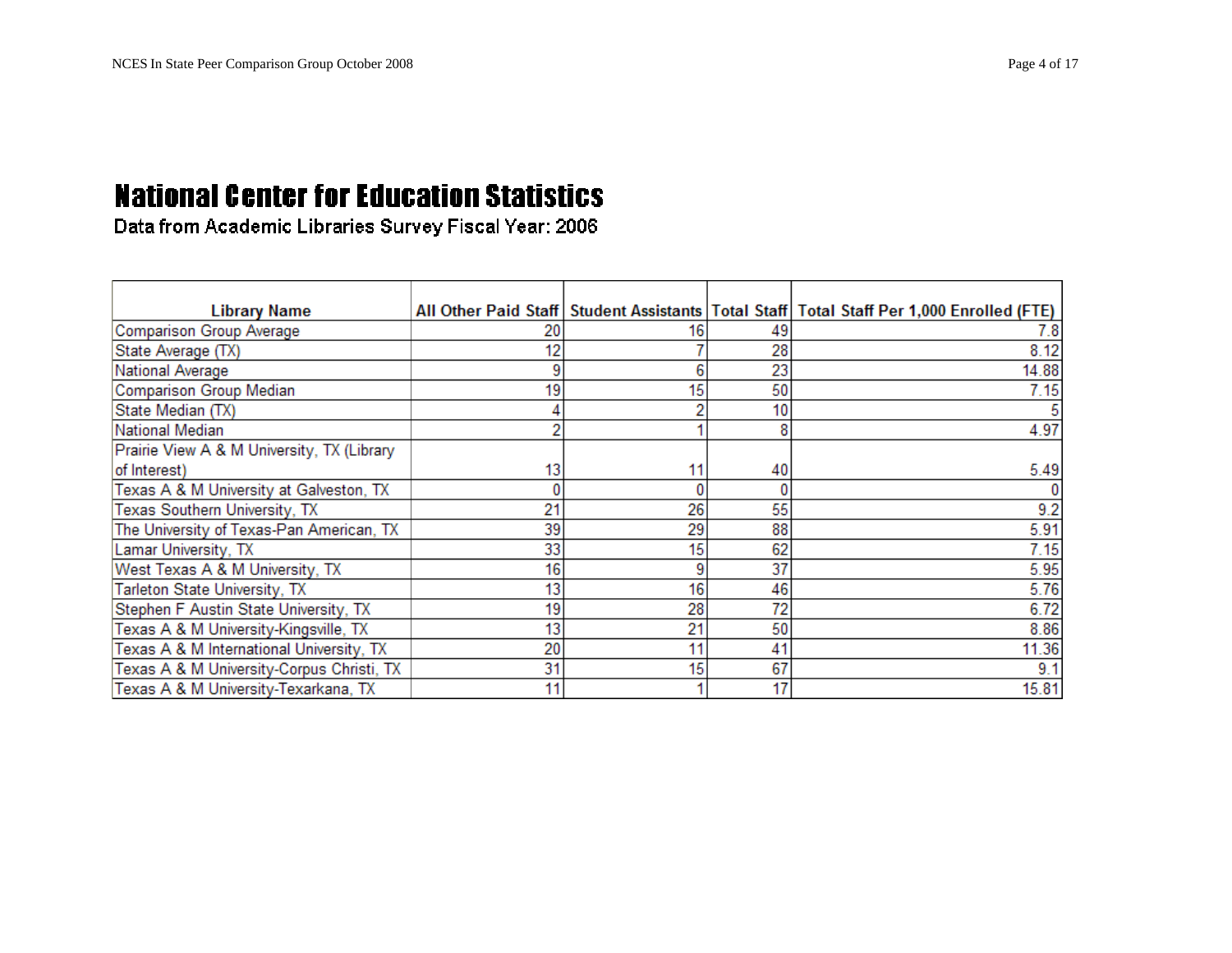|                                            | Salaries/ Wages: Librarians and Other |                                              |
|--------------------------------------------|---------------------------------------|----------------------------------------------|
| <b>Library Name</b>                        | <b>Professional Staff</b>             | <b>Salaries/ Wages: All Other Paid Staff</b> |
| <b>Comparison Group Average</b>            | \$615,739                             | \$428,834                                    |
| State Average (TX)                         | \$547,273                             | \$423,407                                    |
| National Average                           | \$576,153                             | \$402,104                                    |
| <b>Comparison Group Median</b>             | \$676,832                             | \$416,856                                    |
| State Median (TX)                          | \$232,901                             | \$136,468                                    |
| National Median                            | \$220,310                             | \$121,822                                    |
| Prairie View A & M University, TX (Library |                                       |                                              |
| of Interest)                               | \$662,036                             | \$237,560                                    |
| Texas A & M University at Galveston, TX    | \$0                                   | \$0                                          |
| Texas Southern University, TX              | \$504,316                             | \$574,902                                    |
| The University of Texas-Pan American, TX   | \$920,899                             | \$877,691                                    |
| Lamar University, TX                       | \$781,637                             | \$826,363                                    |
| West Texas A & M University, TX            | \$463,216                             | \$264,650                                    |
| Tarleton State University, TX              | \$676,832                             | \$254,500                                    |
| Stephen F Austin State University, TX      | \$1,258,298                           | \$416,856                                    |
| Texas A & M University-Kingsville, TX      | \$733,851                             | \$422,382                                    |
| Texas A & M International University, TX   | \$452,419                             | \$383,521                                    |
| Texas A & M University-Corpus Christi, TX  | \$823,061                             | \$436,259                                    |
| Texas A & M University-Texarkana, TX       | \$158,604                             | \$260,047                                    |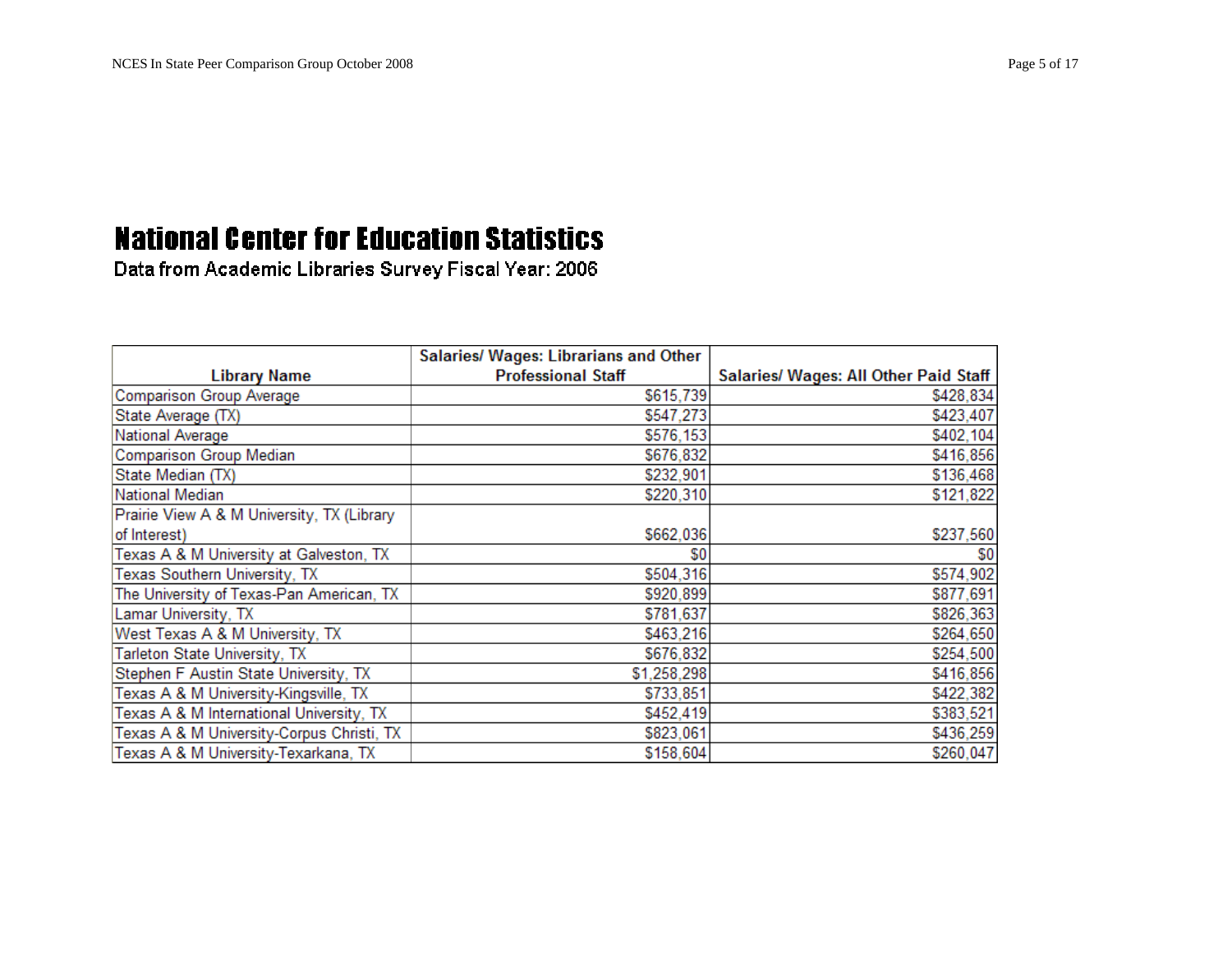|                                            |                                            | <b>Expenditures: Books, Serial Back Files,</b> |
|--------------------------------------------|--------------------------------------------|------------------------------------------------|
| <b>Library Name</b>                        | <b>Salaries/ Wages: Student Assistants</b> | <b>Other Materials</b>                         |
| Comparison Group Average                   | \$109,459                                  | \$237,270                                      |
| State Average (TX)                         | \$90,055                                   | \$244,537                                      |
| <b>National Average</b>                    | \$89,955                                   | \$171,823                                      |
| Comparison Group Median                    | \$108,071                                  | \$196,373                                      |
| State Median (TX)                          | \$27,382                                   | \$41,872                                       |
| National Median                            | \$27,684                                   | \$35,000                                       |
| Prairie View A & M University, TX (Library |                                            |                                                |
| of Interest)                               | \$14,287                                   | \$322,003                                      |
| Texas A & M University at Galveston, TX    | \$0                                        | \$0                                            |
| Texas Southern University, TX              | \$122,499                                  | \$145,718                                      |
| The University of Texas-Pan American, TX   | \$111,667                                  | \$931,179                                      |
| Lamar University, TX                       | \$133,470                                  | \$129,747                                      |
| West Texas A & M University, TX            | \$60,000                                   | \$224,508                                      |
| Tarleton State University, TX              | \$102,686                                  | \$255,413                                      |
| Stephen F Austin State University, TX      | \$236,825                                  | \$233,890                                      |
| Texas A & M University-Kingsville, TX      | \$34,175                                   | \$81,945                                       |
| Texas A & M International University, TX   | \$108,071                                  | \$264,196                                      |
| Texas A & M University-Corpus Christi, TX  | \$185,198                                  | \$196,373                                      |
| Texas A & M University-Texarkana, TX       | N/A                                        | \$147,006                                      |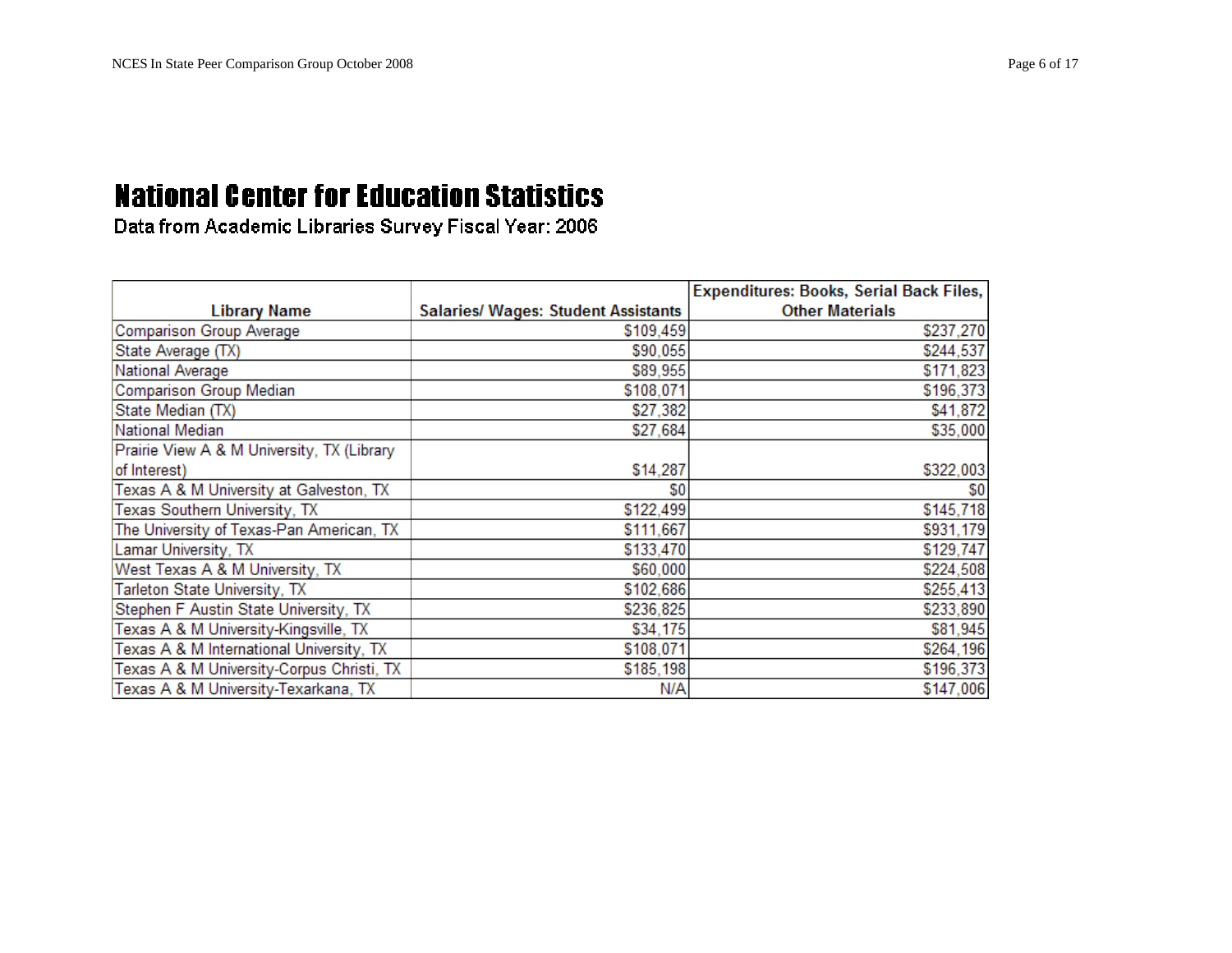|                                            |                                           | <b>Expenditures: Current Serial</b> |
|--------------------------------------------|-------------------------------------------|-------------------------------------|
| <b>Library Name</b>                        | <b>Expenditures: Electronic Materials</b> | <b>Subscriptions</b>                |
| Comparison Group Average                   | \$6,284                                   | \$665,030                           |
| State Average (TX)                         | \$33,223                                  | \$455,717                           |
| <b>National Average</b>                    | \$22,152                                  | \$370,486                           |
| Comparison Group Median                    | \$0                                       | \$590,843                           |
| State Median (TX)                          | \$0                                       | \$43,684                            |
| National Median                            | \$0                                       | \$32,381                            |
| Prairie View A & M University, TX (Library |                                           |                                     |
| of Interest)                               | \$6,330                                   | \$794,171                           |
| Texas A & M University at Galveston, TX    | \$0                                       | \$0                                 |
| Texas Southern University, TX              | \$0                                       | \$582,813                           |
| The University of Texas-Pan American, TX   | \$0                                       | \$775,056                           |
| Lamar University, TX                       | \$10,000                                  | \$1,325,964                         |
| West Texas A & M University, TX            | \$0                                       | \$530,320                           |
| Tarleton State University, TX              | \$0                                       | \$428,034                           |
| Stephen F Austin State University, TX      | \$31,428                                  | \$939,068                           |
| Texas A & M University-Kingsville, TX      | \$0                                       | \$590,843                           |
| Texas A & M International University, TX   | \$21,444                                  | \$776,435                           |
| Texas A & M University-Corpus Christi, TX  | \$0                                       | \$1,079,923                         |
| Texas A & M University-Texarkana, TX       | \$6,247                                   | \$286,879                           |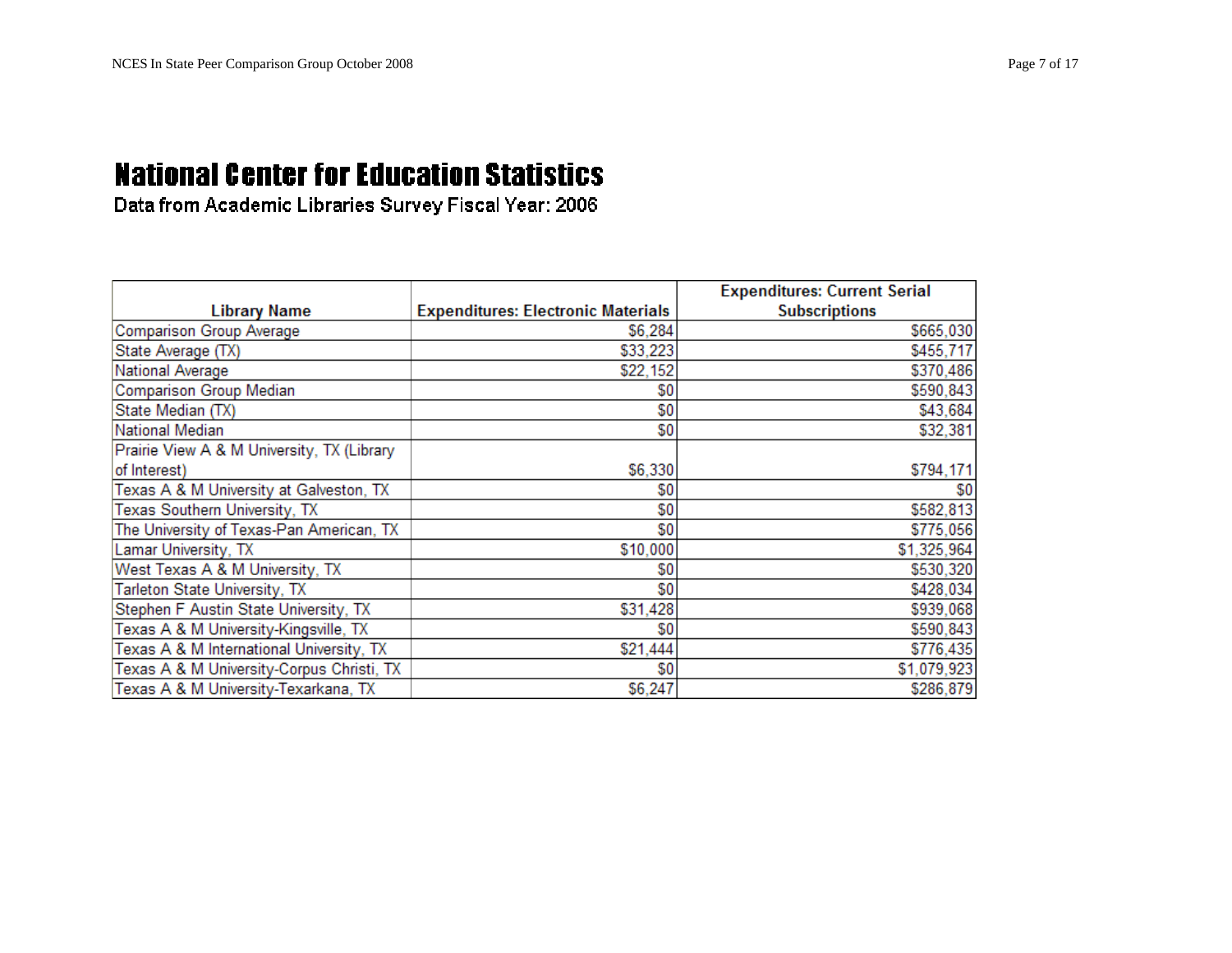| <b>Library Name</b>                        |           | Expenditures: Electronic Serials   Expenditures: Audiovisual Materials |
|--------------------------------------------|-----------|------------------------------------------------------------------------|
| Comparison Group Average                   | \$275,047 | \$5,780                                                                |
| State Average (TX)                         | \$213,295 | \$11,989                                                               |
| National Average                           | \$167,820 | \$8,914                                                                |
| <b>Comparison Group Median</b>             | \$315,363 | \$6,869                                                                |
| State Median (TX)                          | \$6,000   | \$1,051                                                                |
| National Median                            | \$6,648   | \$1,520                                                                |
| Prairie View A & M University, TX (Library |           |                                                                        |
| of Interest)                               | \$600,999 | \$17,757                                                               |
| Texas A & M University at Galveston, TX    | \$0       | \$0                                                                    |
| Texas Southern University, TX              | \$5,680   | \$0                                                                    |
| The University of Texas-Pan American, TX   | \$433,104 | \$12,602                                                               |
| Lamar University, TX                       | \$315,363 | \$9,178                                                                |
| West Texas A & M University, TX            | \$277,245 | \$1,531                                                                |
| Tarleton State University, TX              | \$324,591 | \$3,340                                                                |
| Stephen F Austin State University, TX      | \$543,024 | \$10,049                                                               |
| Texas A & M University-Kingsville, TX      | \$220,192 | \$7,660                                                                |
| Texas A & M International University, TX   | \$336,799 | \$12,350                                                               |
| Texas A & M University-Corpus Christi, TX  | \$420,629 | \$6,869                                                                |
| Texas A & M University-Texarkana, TX       | \$148,893 | \$0                                                                    |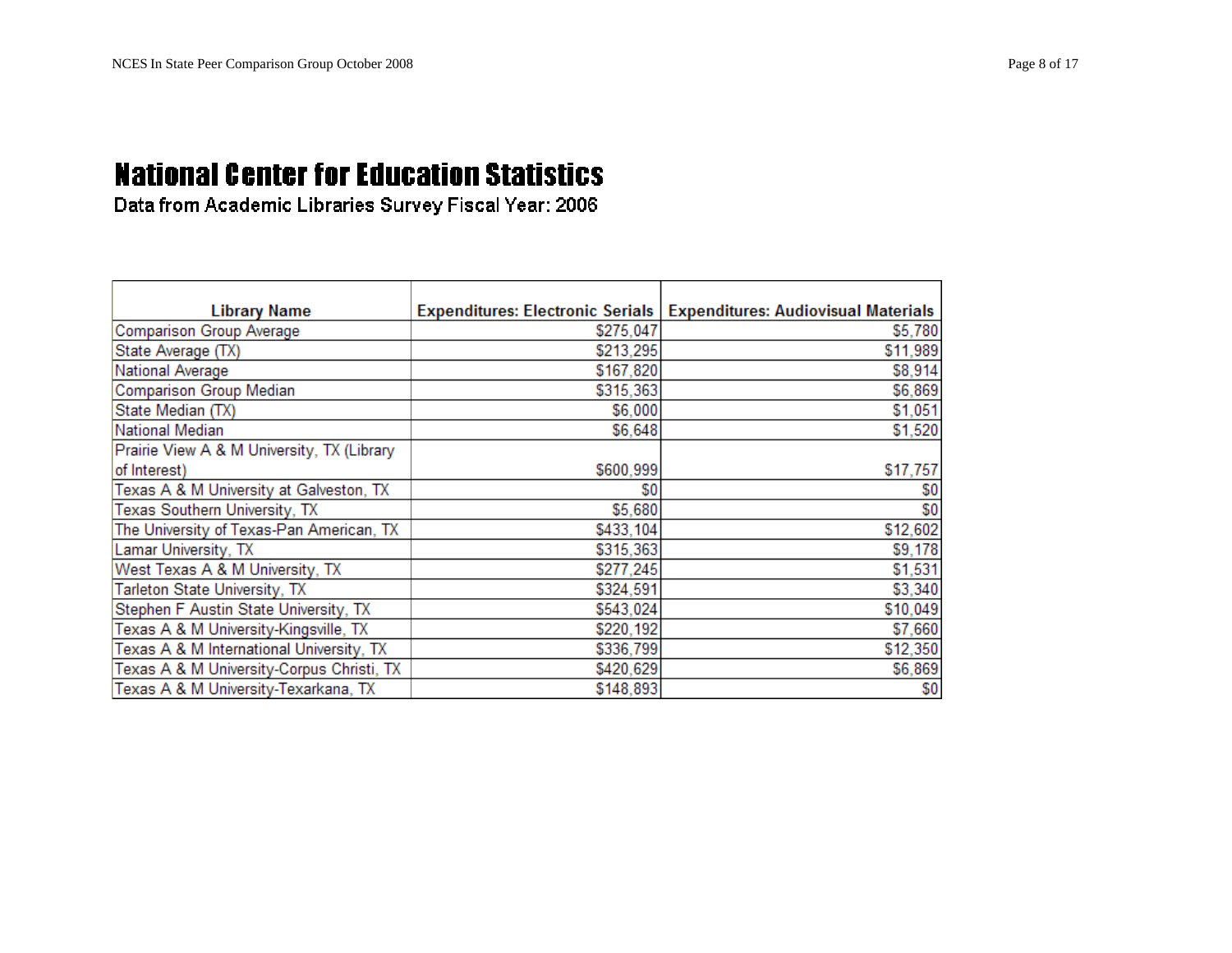|                                            | <b>Expenditures: Document Delivery/</b> |                                   |
|--------------------------------------------|-----------------------------------------|-----------------------------------|
| <b>Library Name</b>                        | <b>Interlibrary Loan</b>                | <b>Expenditures: Preservation</b> |
| Comparison Group Average                   | \$6,427                                 | \$15,013                          |
| State Average (TX)                         | \$8,125                                 | \$12,293                          |
| National Average                           | \$6,523                                 | \$10,108                          |
| Comparison Group Median                    | \$6,180                                 | \$13,524                          |
| State Median (TX)                          | \$0                                     | \$85                              |
| National Median                            | \$10                                    | \$0                               |
| Prairie View A & M University, TX (Library |                                         |                                   |
| of Interest)                               | \$4,590                                 | \$50,437                          |
| Texas A & M University at Galveston, TX    | \$0                                     | \$0                               |
| Texas Southern University, TX              | \$0                                     | \$25,000                          |
| The University of Texas-Pan American, TX   | \$21,760                                | \$4,465                           |
| Lamar University, TX                       | \$7,300                                 | \$13,951                          |
| West Texas A & M University, TX            | \$158                                   | \$236                             |
| Tarleton State University, TX              | \$7,005                                 | \$11,304                          |
| Stephen F Austin State University, TX      | \$14,786                                | \$20,363                          |
| Texas A & M University-Kingsville, TX      | \$6,180                                 | \$13,524                          |
| Texas A & M International University, TX   | \$4,446                                 | \$59,280                          |
| Texas A & M University-Corpus Christi, TX  | \$8,284                                 | \$17,021                          |
| Texas A & M University-Texarkana, TX       | \$773                                   | \$0                               |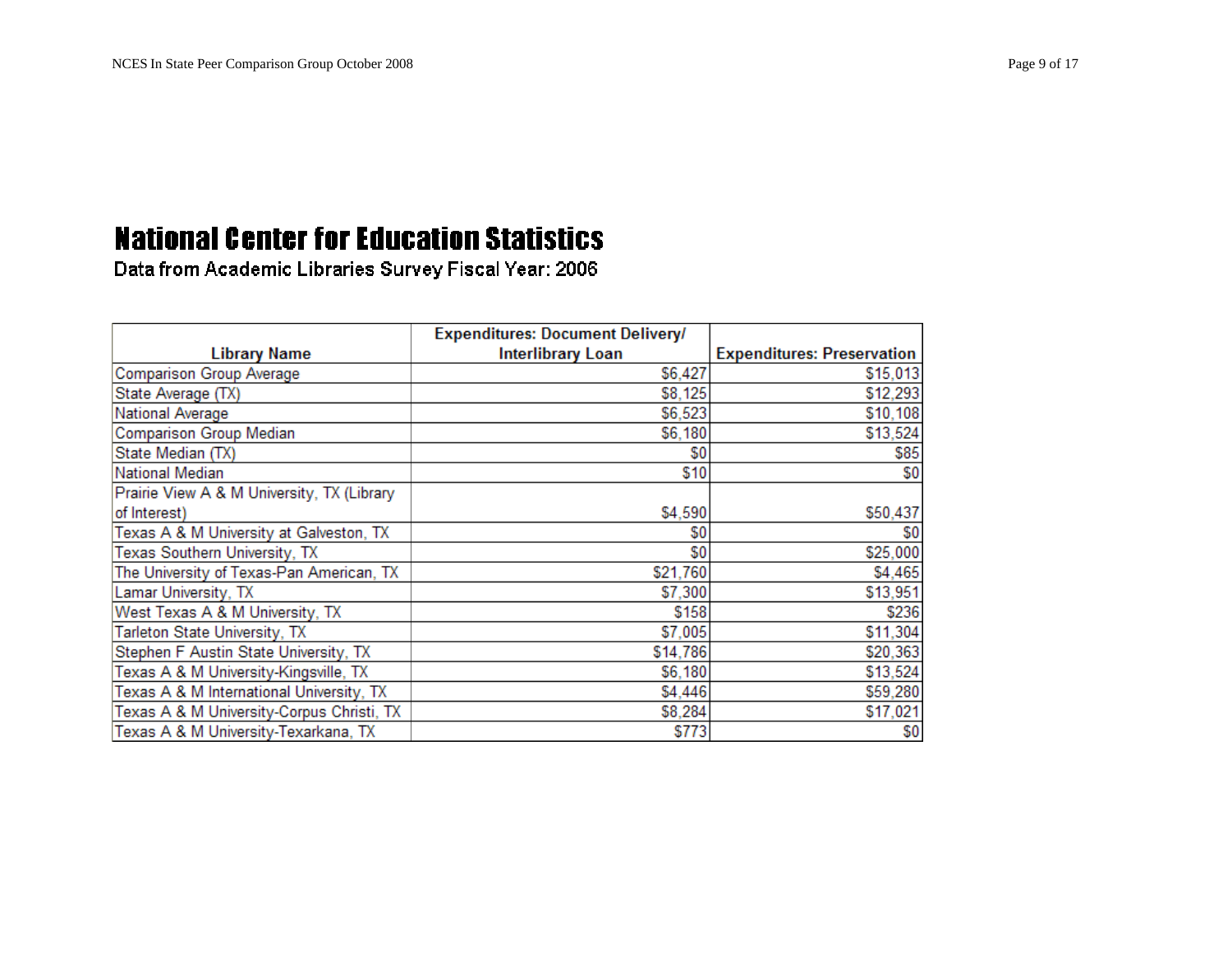|                                            | <b>Expenditures: Computer Hardware and</b> | <b>Expenditures: Bibliographic Utilities,</b> |
|--------------------------------------------|--------------------------------------------|-----------------------------------------------|
| Library Name                               | <b>Software</b>                            | Network, Consortia                            |
| <b>Comparison Group Average</b>            | \$65,791                                   | \$40,181                                      |
| State Average (TX)                         | \$61,435                                   | \$30,143                                      |
| National Average                           | \$37,026                                   | \$25,739                                      |
| <b>Comparison Group Median</b>             | \$60,673                                   | \$31,030                                      |
| State Median (TX)                          | \$8,000                                    | \$5,066                                       |
| National Median                            | \$2,000                                    | \$3,791                                       |
| Prairie View A & M University, TX (Library |                                            |                                               |
| of Interest)                               | \$19,820                                   | \$141,888                                     |
| Texas A & M University at Galveston, TX    | \$0                                        | \$0                                           |
| Texas Southern University, TX              | \$0                                        | \$30,263                                      |
| The University of Texas-Pan American, TX   | \$218,041                                  | \$31,030                                      |
| Lamar University, TX                       | \$117,297                                  | \$75,621                                      |
| West Texas A & M University, TX            | \$31,936                                   | \$57,220                                      |
| Tarleton State University, TX              | \$23,737                                   | \$57,325                                      |
| Stephen F Austin State University, TX      | \$85,621                                   | \$28,322                                      |
| Texas A & M University-Kingsville, TX      | \$60,673                                   | \$26,277                                      |
| Texas A & M International University, TX   | \$18,298                                   | \$39,044                                      |
| Texas A & M University-Corpus Christi, TX  | \$82,712                                   | \$72,377                                      |
| Texas A & M University-Texarkana, TX       | \$85,391                                   | \$24,513                                      |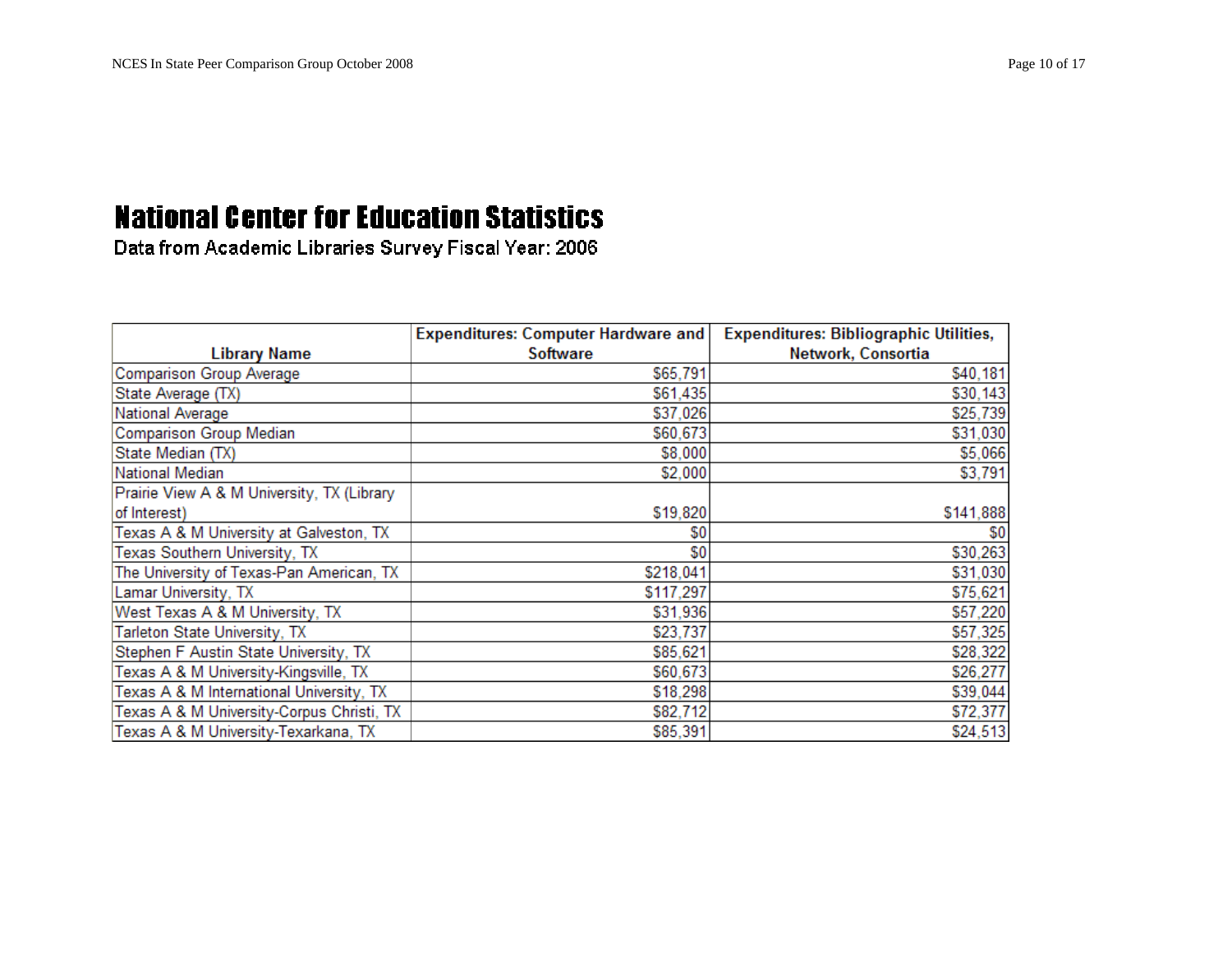| <b>Library Name</b>                        | All Other Operating Expenditures   Total Library Expenditures |             |
|--------------------------------------------|---------------------------------------------------------------|-------------|
| Comparison Group Average                   | \$180,168                                                     | \$2,347,418 |
| State Average (TX)                         | \$163,929                                                     | \$1,783,479 |
| National Average                           | \$158,604                                                     | \$1,504,919 |
| <b>Comparison Group Median</b>             | \$142,423                                                     | \$2,139,206 |
| State Median (TX)                          | \$20,391                                                      | \$429,111   |
| <b>National Median</b>                     | \$9,674                                                       | \$318,575   |
| Prairie View A & M University, TX (Library |                                                               |             |
| of Interest)                               | \$86,851                                                      | \$2,333,643 |
| Texas A & M University at Galveston, TX    | D/S                                                           | \$0         |
| Texas Southern University, TX              | \$12,977                                                      | \$1,998,488 |
| The University of Texas-Pan American, TX   | \$110,839                                                     | \$4,002,627 |
| Lamar University, TX                       | \$448,000                                                     | \$3,926,620 |
| West Texas A & M University, TX            | \$78,574                                                      | \$1,710,818 |
| Tarleton State University, TX              | \$286,671                                                     | \$2,103,507 |
| Stephen F Austin State University, TX      | \$398,492                                                     | \$3,646,097 |
| Texas A & M University-Kingsville, TX      | \$164,156                                                     | \$2,139,206 |
| Texas A & M International University, TX   | \$142,423                                                     | \$2,248,133 |
| Texas A & M University-Corpus Christi, TX  | \$159,543                                                     | \$3,060,751 |
| Texas A & M University-Texarkana, TX       | N/A                                                           | \$985,355   |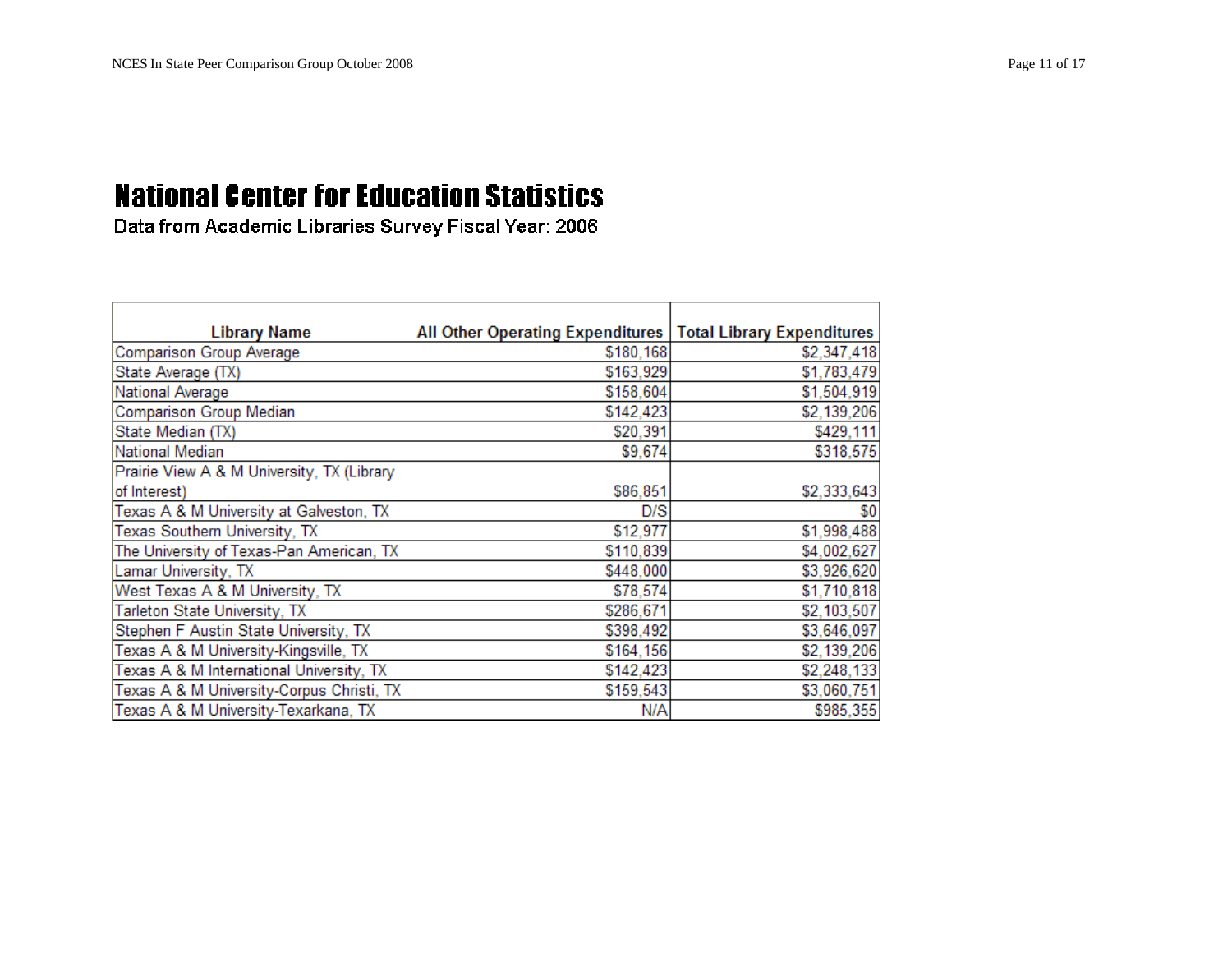|                                            | <b>E-mail/Web Library Reference Service</b> | <b>Technology to Assist Patrons with</b> |
|--------------------------------------------|---------------------------------------------|------------------------------------------|
| <b>Library Name</b>                        | (Y/N)?                                      | <b>Disabilities (Y/N)?</b>               |
| <b>Comparison Group Average</b>            | N/A                                         | N/A                                      |
| State Average (TX)                         | N/A                                         | N/A                                      |
| National Average                           | N/A                                         | N/A                                      |
| Comparison Group Median                    | N/A                                         | N/A                                      |
| State Median (TX)                          | N/A                                         | N/A                                      |
| National Median                            | N/A                                         | N/A                                      |
| Prairie View A & M University, TX (Library |                                             |                                          |
| of Interest)                               | <b>YES</b>                                  | <b>NO</b>                                |
| Texas A & M University at Galveston, TX    | <b>NO</b>                                   | <b>NO</b>                                |
| Texas Southern University, TX              | NO.                                         | <b>YES</b>                               |
| The University of Texas-Pan American, TX   | <b>YES</b>                                  | <b>YES</b>                               |
| Lamar University, TX                       | <b>YES</b>                                  | <b>YES</b>                               |
| West Texas A & M University, TX            | <b>YES</b>                                  | <b>YES</b>                               |
| Tarleton State University, TX              | <b>YES</b>                                  | <b>YES</b>                               |
| Stephen F Austin State University, TX      | YES                                         | <b>YES</b>                               |
| Texas A & M University-Kingsville, TX      | <b>YES</b>                                  | <b>YES</b>                               |
| Texas A & M International University, TX   | <b>YES</b>                                  | <b>YES</b>                               |
| Texas A & M University-Corpus Christi, TX  | <b>YES</b>                                  | <b>YES</b>                               |
| Texas A & M University-Texarkana, TX       | <b>YES</b>                                  | <b>YES</b>                               |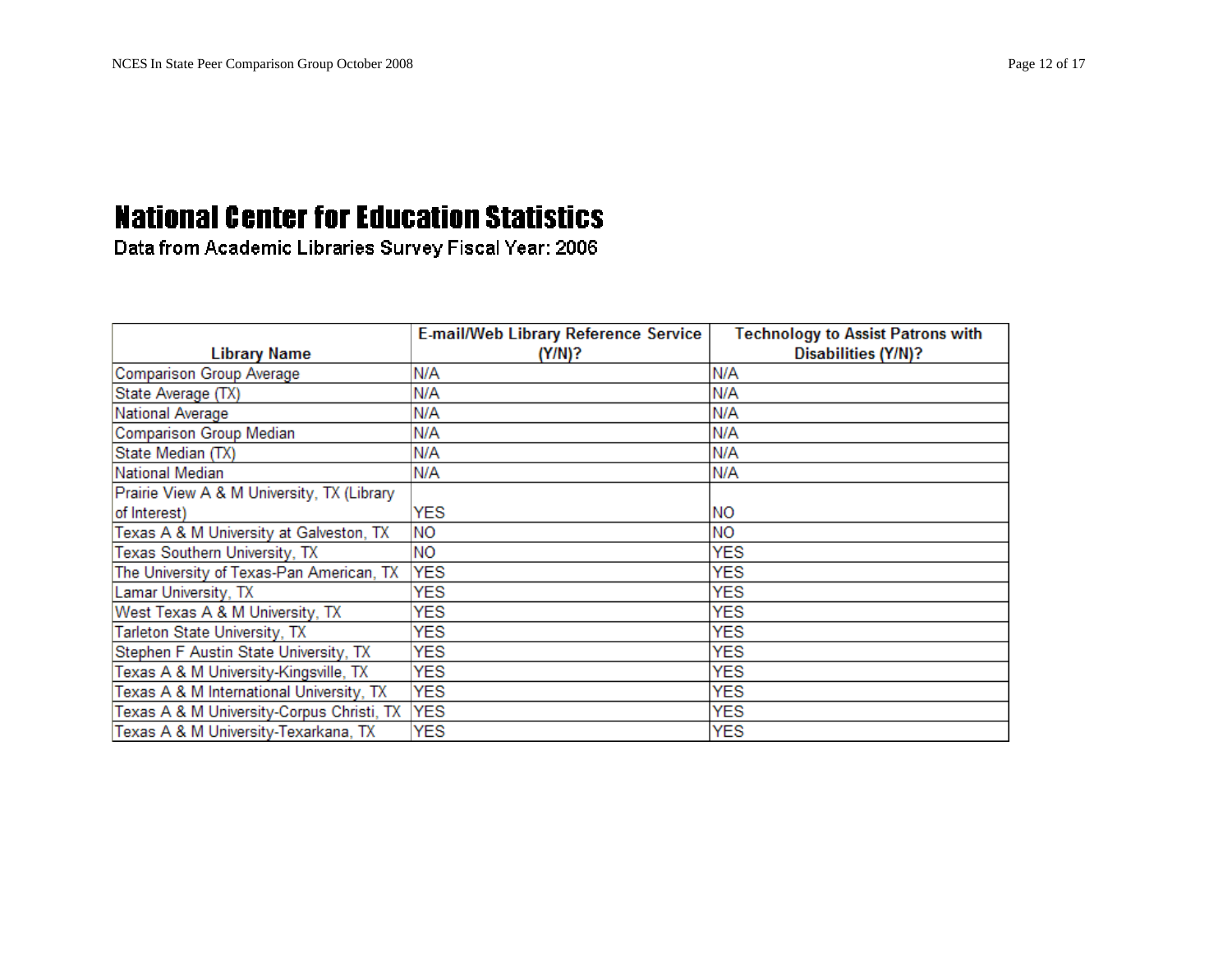|                                            | <b>Documents Digitized by</b> | <b>Theses in Electronic</b> |                    |
|--------------------------------------------|-------------------------------|-----------------------------|--------------------|
| <b>Library Name</b>                        | Library Staff (Y/N)?          | Format (Y/N)?               | <b>Web Address</b> |
| Comparison Group Average                   | N/A                           | N/A                         | N/A                |
| State Average (TX)                         | N/A                           | N/A                         | N/A                |
| National Average                           | N/A                           | N/A                         | N/A                |
| <b>Comparison Group Median</b>             | N/A                           | N/A                         | N/A                |
| State Median (TX)                          | N/A                           | N/A                         | N/A                |
| National Median                            | N/A                           | N/A                         | N/A                |
| Prairie View A & M University, TX (Library |                               |                             |                    |
| of Interest)                               | <b>YES</b>                    | <b>NO</b>                   | WWW.PVAMU.EDU      |
| Texas A & M University at Galveston, TX    | <b>NO</b>                     | <b>NO</b>                   | WWW.TAMUG.EDU      |
| Texas Southern University, TX              | <b>NO</b>                     | <b>YES</b>                  | WWW.TSU.EDU        |
| The University of Texas-Pan American, TX   | <b>YES</b>                    | <b>NO</b>                   | WWW.UTPA.EDU       |
| Lamar University, TX                       | <b>NO</b>                     | <b>NO</b>                   | WWW.LAMAR.EDU      |
| West Texas A & M University, TX            | <b>YES</b>                    | <b>NO</b>                   | WWW.WTAMU.EDU      |
| Tarleton State University, TX              | YES                           | <b>NO</b>                   | WWW.TARLETON.EDU   |
| Stephen F Austin State University, TX      | <b>YES</b>                    | <b>YES</b>                  | WWW.SFASU.EDU      |
| Texas A & M University-Kingsville, TX      | <b>NO</b>                     | <b>YES</b>                  | WWW.TAMUK.EDU      |
| Texas A & M International University, TX   | <b>YES</b>                    | <b>NO</b>                   | TAMIU.EDU          |
| Texas A & M University-Corpus Christi, TX  | <b>YES</b>                    | <b>NO</b>                   | WWW.TAMUCC.EDU     |
| Texas A & M University-Texarkana, TX       | <b>NO</b>                     | <b>NO</b>                   | WWW.TAMUT.EDU      |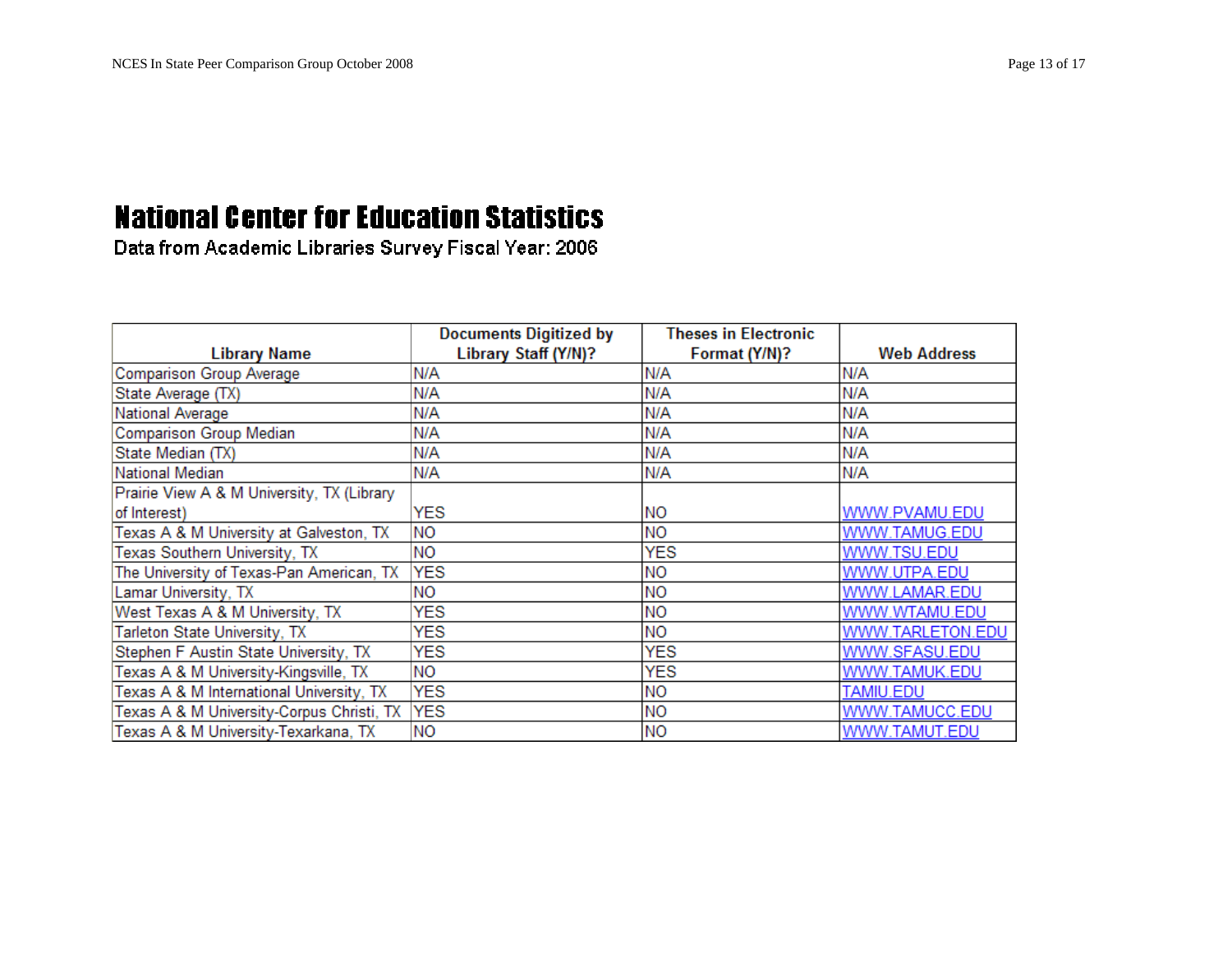| <b>Library Name</b>                        | Circulation Transactions (General)   Reserve Circulation Transactions |        |
|--------------------------------------------|-----------------------------------------------------------------------|--------|
| <b>Comparison Group Average</b>            | 35,552                                                                | 14,422 |
| State Average (TX)                         | 55,192                                                                | 7,880  |
| National Average                           | 34,860                                                                | 10,190 |
| <b>Comparison Group Median</b>             | 28,429                                                                | 10,647 |
| State Median (TX)                          | 7,499                                                                 | 740    |
| National Median                            | 6,559                                                                 | 581    |
| Prairie View A & M University, TX (Library |                                                                       |        |
| of Interest)                               | 23,030                                                                | 8,272  |
| Texas A & M University at Galveston, TX    |                                                                       |        |
| Texas Southern University, TX              | 9,854                                                                 | 54,444 |
| The University of Texas-Pan American, TX   | 85,694                                                                | 19,356 |
| Lamar University, TX                       | 40,759                                                                | 10,647 |
| West Texas A & M University, TX            | 16,595                                                                | 14,122 |
| Tarleton State University, TX              | 20,388                                                                | 5,819  |
| Stephen F Austin State University, TX      | 78,631                                                                | 7,761  |
| Texas A & M University-Kingsville, TX      | 53,203                                                                | 9,674  |
| Texas A & M International University, TX   | 28,429                                                                | 4,787  |
| Texas A & M University-Corpus Christi, TX  | 34,940                                                                | 18,361 |
| Texas A & M University-Texarkana, TX       | 22,583                                                                | 13,672 |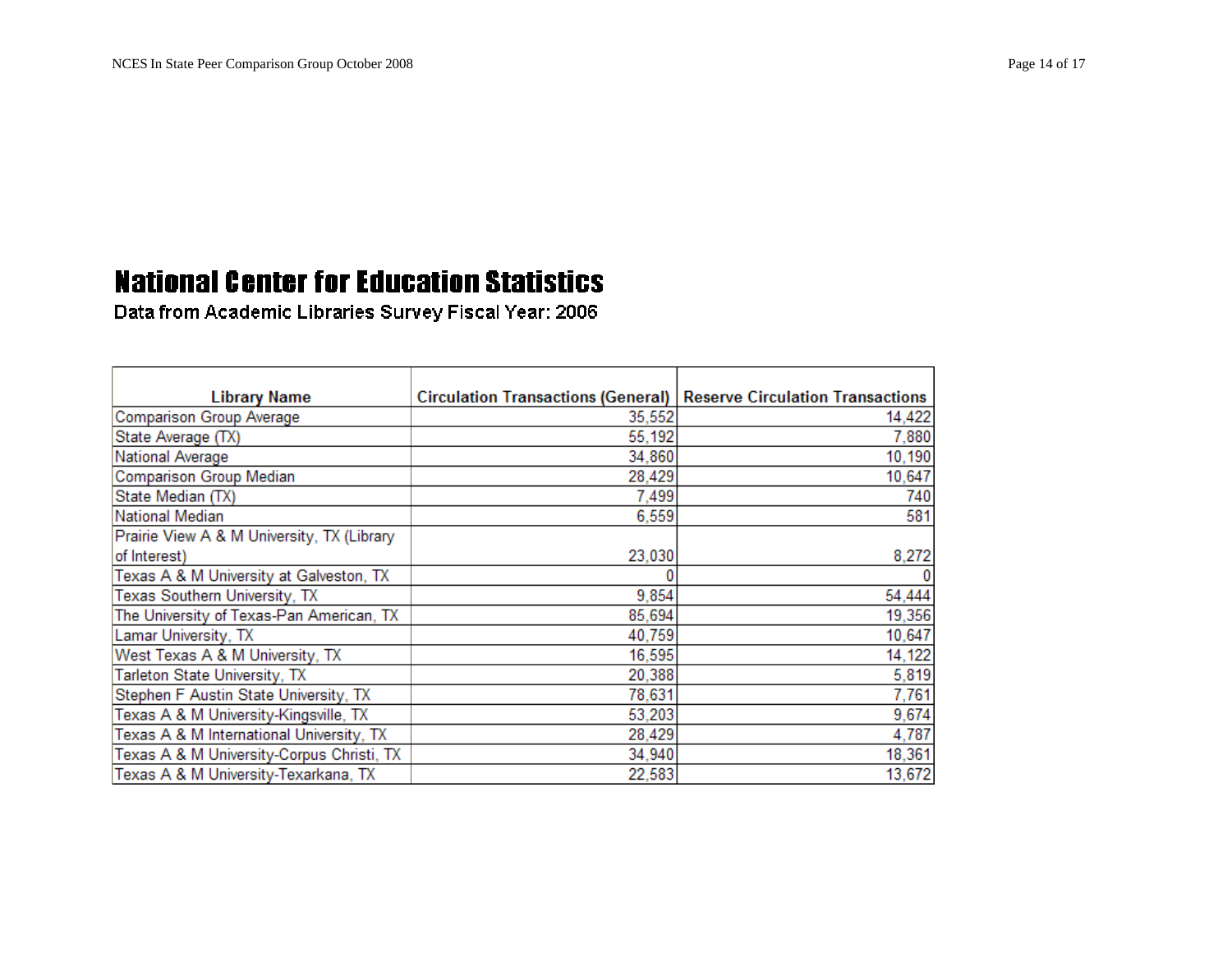Data from Academic Libraries Survey Fiscal Year: 2006

| <b>Library Name</b>                        |       | Number of Presentations   Total Interlibrary Loans Received |
|--------------------------------------------|-------|-------------------------------------------------------------|
| <b>Comparison Group Average</b>            | 183   | 2,601                                                       |
| State Average (TX)                         | 154   | 2,416                                                       |
| National Average                           | 112   | 2,470                                                       |
| Comparison Group Median                    | 194   | 3,014                                                       |
| State Median (TX)                          | 53    | 92                                                          |
| National Median                            | 43    | 143                                                         |
| Prairie View A & M University, TX (Library |       |                                                             |
| of Interest)                               | 4,508 | 751                                                         |
| Texas A & M University at Galveston, TX    |       |                                                             |
| Texas Southern University, TX              | 35    | 198                                                         |
| The University of Texas-Pan American, TX   | 226   | 3,914                                                       |
| Lamar University, TX                       | 334   | 3,294                                                       |
| West Texas A & M University, TX            | 194   | 3,693                                                       |
| Tarleton State University, TX              | 144   | 3,014                                                       |
| Stephen F Austin State University, TX      | 394   | 5,687                                                       |
| Texas A & M University-Kingsville, TX      | 282   | 1,754                                                       |
| Texas A & M International University, TX   | 84    | 1,333                                                       |
| Texas A & M University-Corpus Christi, TX  | 237   | 5,009                                                       |
| Texas A & M University-Texarkana, TX       | 88    | 711                                                         |

*NCES data is inaccurate for the number of presentations. The figure of 4,508 includes one-on-one sessions, not just BI classes. The correct figure should be 144 for the time period indicated.*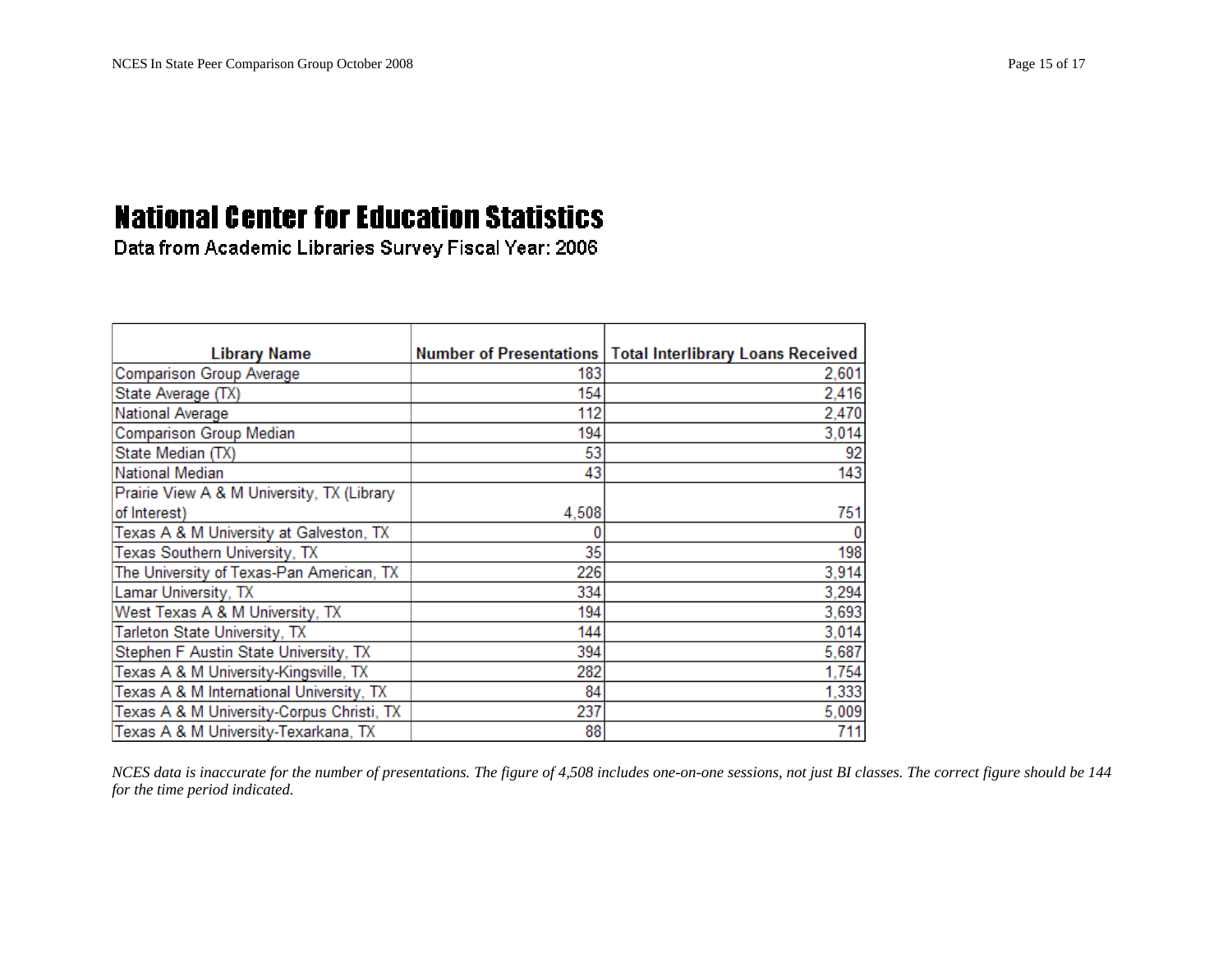|                                            |                                     | <b>Reference Transactions in a Typical</b> |
|--------------------------------------------|-------------------------------------|--------------------------------------------|
| <b>Library Name</b>                        | <b>Gate Count in a Typical Week</b> | Week                                       |
| Comparison Group Average                   | 9,534                               | 325                                        |
| State Average (TX)                         | 5,497                               | 332                                        |
| <b>National Average</b>                    | 4,336                               | 263                                        |
| Comparison Group Median                    | 8,519                               | 303                                        |
| State Median (TX)                          | 2,200                               | 121                                        |
| National Median                            | 1,274                               | 95                                         |
| Prairie View A & M University, TX (Library |                                     |                                            |
| of Interest)                               | 8,620                               | 237                                        |
| Texas A & M University at Galveston, TX    |                                     | $\bf{0}$                                   |
| Texas Southern University, TX              | 11,595                              | 750                                        |
| The University of Texas-Pan American, TX   | 14,960                              | 370                                        |
| Lamar University, TX                       | 15,008                              | 487                                        |
| West Texas A & M University, TX            | 3,072                               | 563                                        |
| Tarleton State University, TX              | 8,118                               | 244                                        |
| Stephen F Austin State University, TX      | 19,822                              | 99                                         |
| Texas A & M University-Kingsville, TX      | 3,287                               | 270                                        |
| Texas A & M International University, TX   | 8,519                               | 126                                        |
| Texas A & M University-Corpus Christi, TX  | 17,622                              | 303                                        |
| Texas A & M University-Texarkana, TX       | 2,866                               | 366                                        |